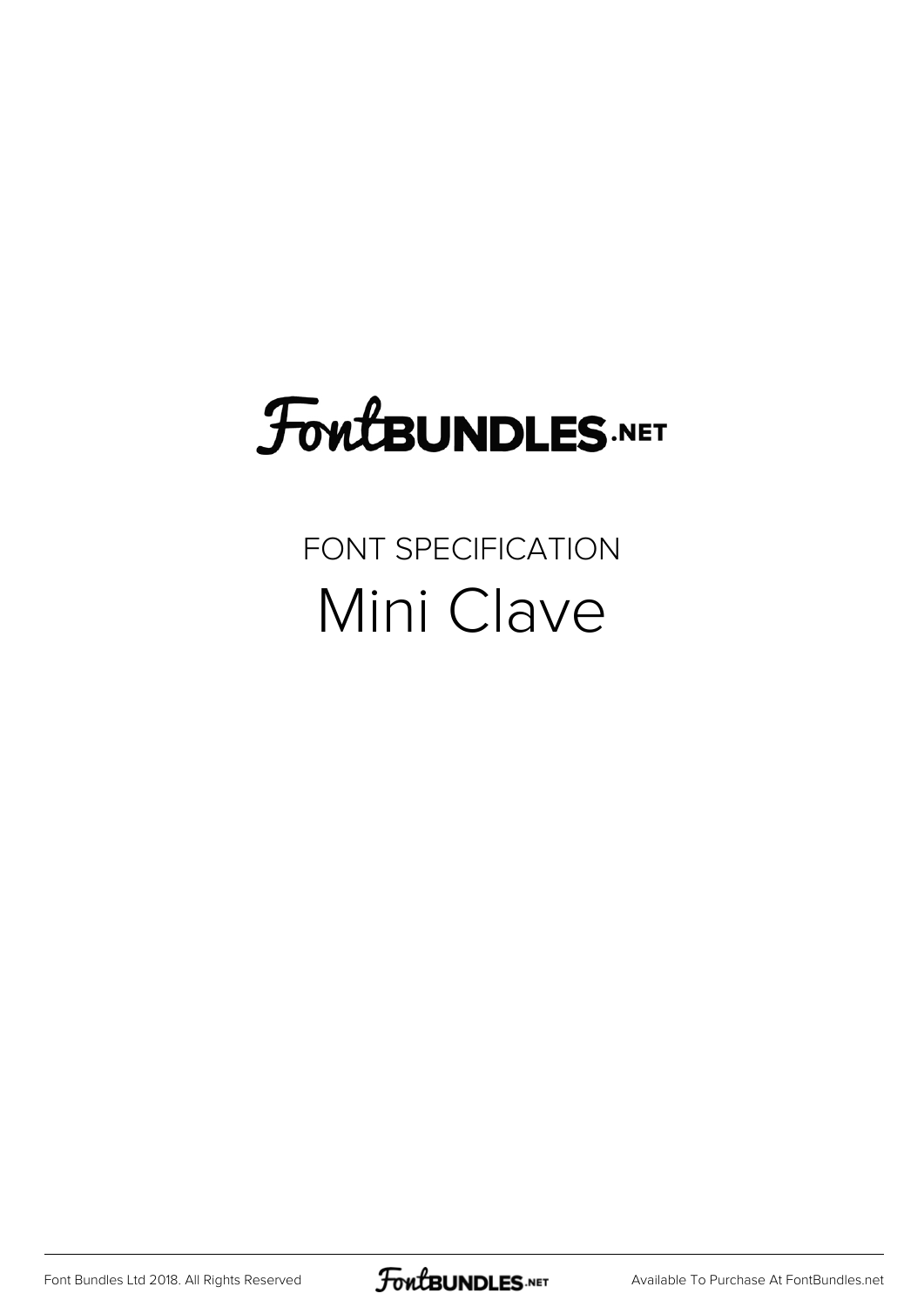### Mini clave - Regular

**Uppercase Characters** 

## ABCDEFGHIJKLMNOPOR STUVWHYZ

Lowercase Characters

## ABCDEFGHIJKLMNOPOR STUVWHYZ

Numbers

## 0123456789

Punctuation and Symbols

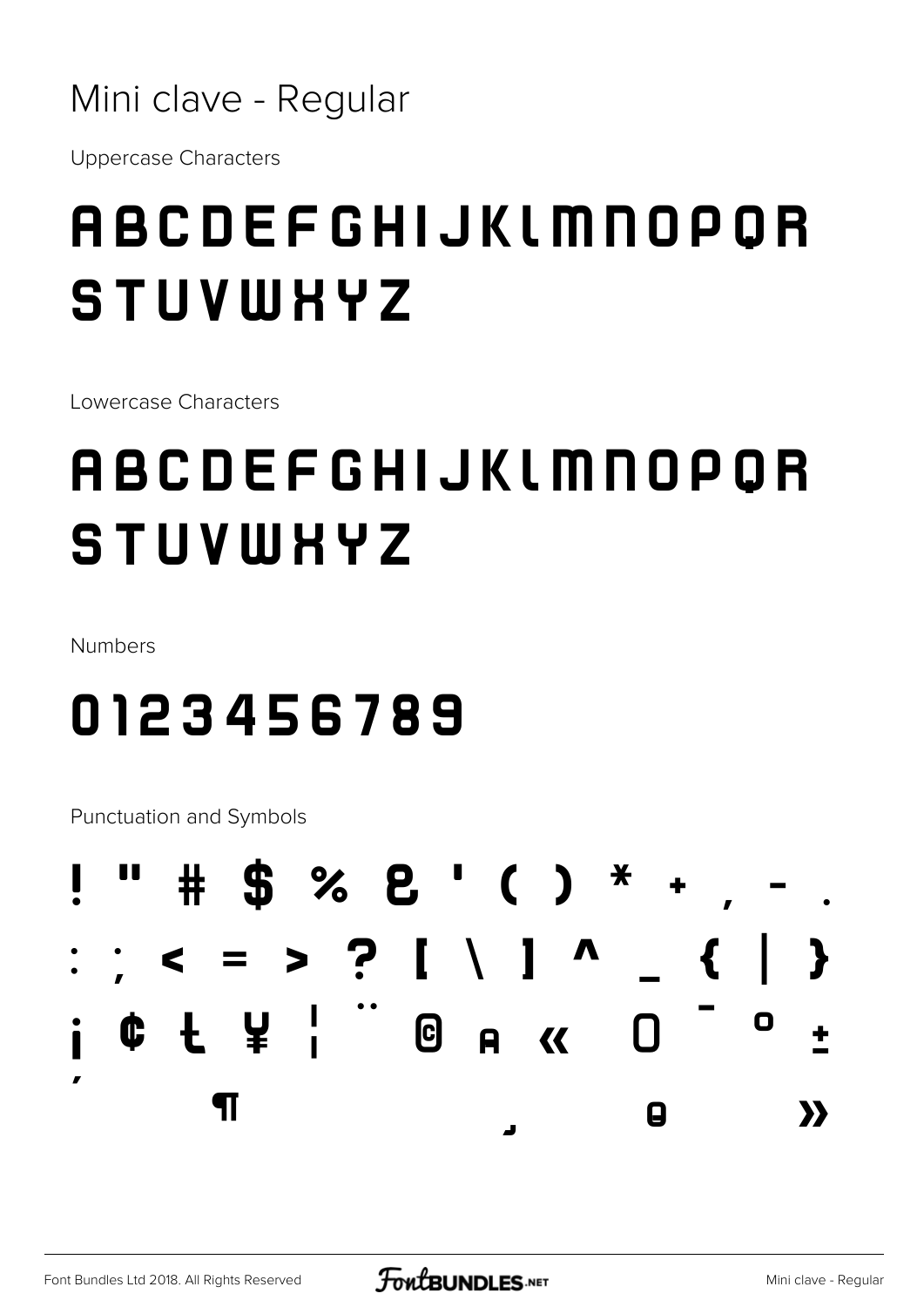All Other Glyphs

# À Á Â Ã Ä Å Æ Ç È É Ê Ë Ì Í Î Ï Ð Ñ Ò Ó Ô Õ Ö × Ø Ù Ú Û Ü Ý Þ à á â ã ä å æ ç è é ê ë ì í î ï ð ñ ò ó ô õ ö